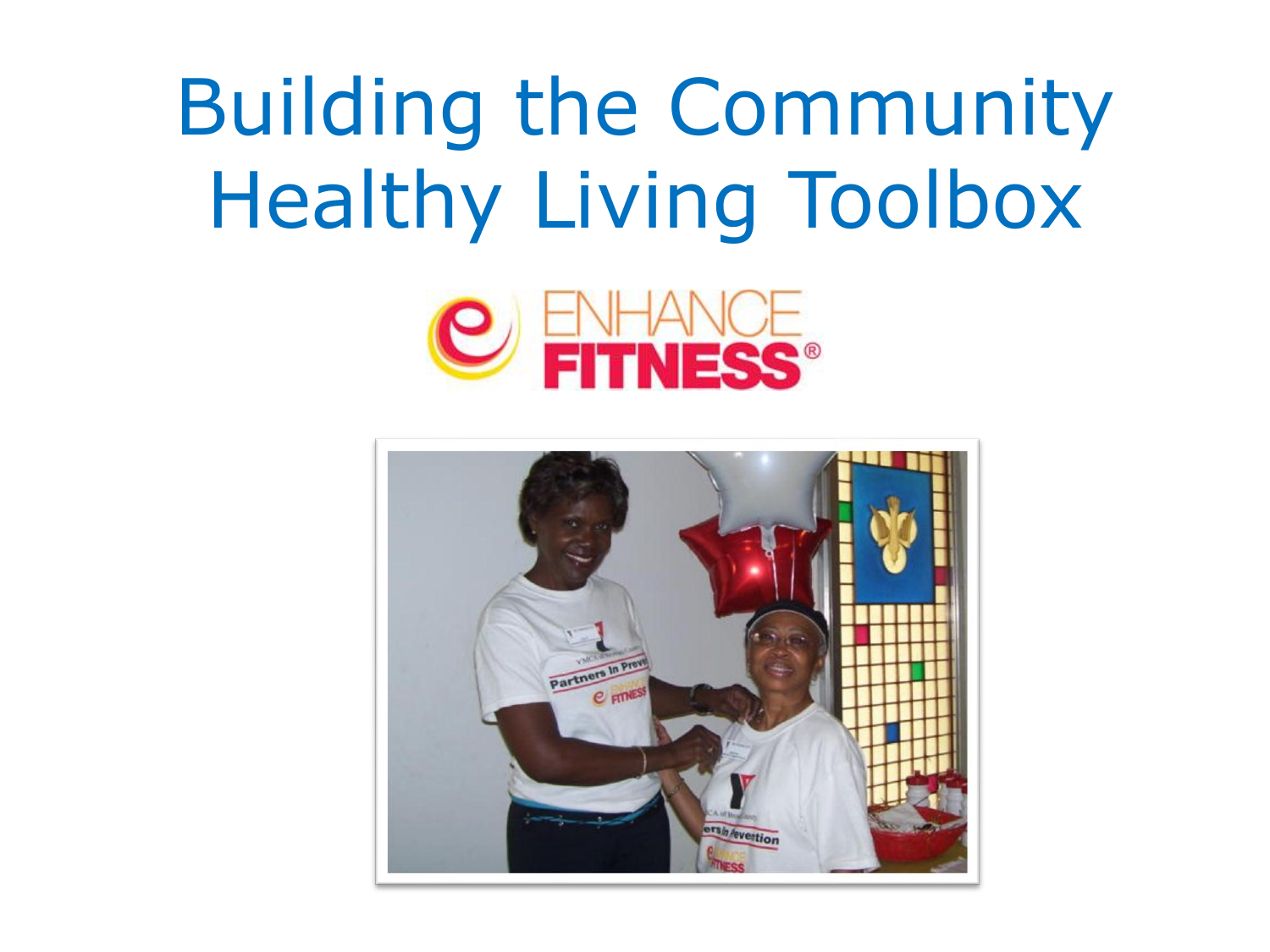### EnhanceFitness History

Developed by Senior Services (Seattle, WA) in partnership with the University of Washington and Group Health Cooperative in the mid-1990's, Project Enhance offers state-of-the-art, community health promotion programs designed especially for older adults.

EnhanceFitness, a low-cost, evidence-based group exercise program, helps older adults at all levels of fitness become more active, energized, and empowered to sustain independent lives.

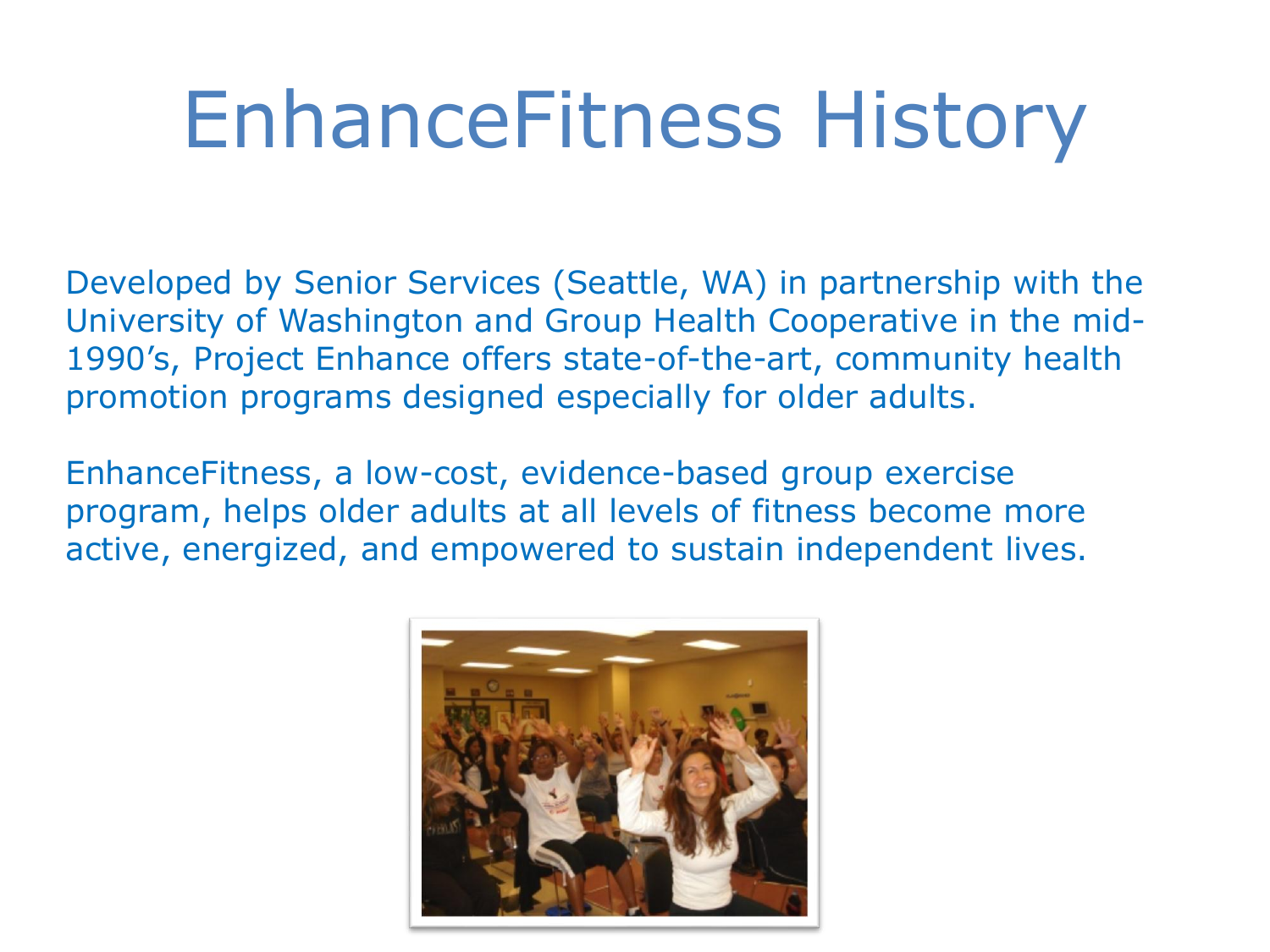### Way Back in '07….

Michigan Department of Community Health receives CDC Grant

Partners with Oak Park YMCA (Lansing, MI)

**≻Begin partnership with 3 Y Assoc in** Michigan—Grand Rapids, Lansing, Detroit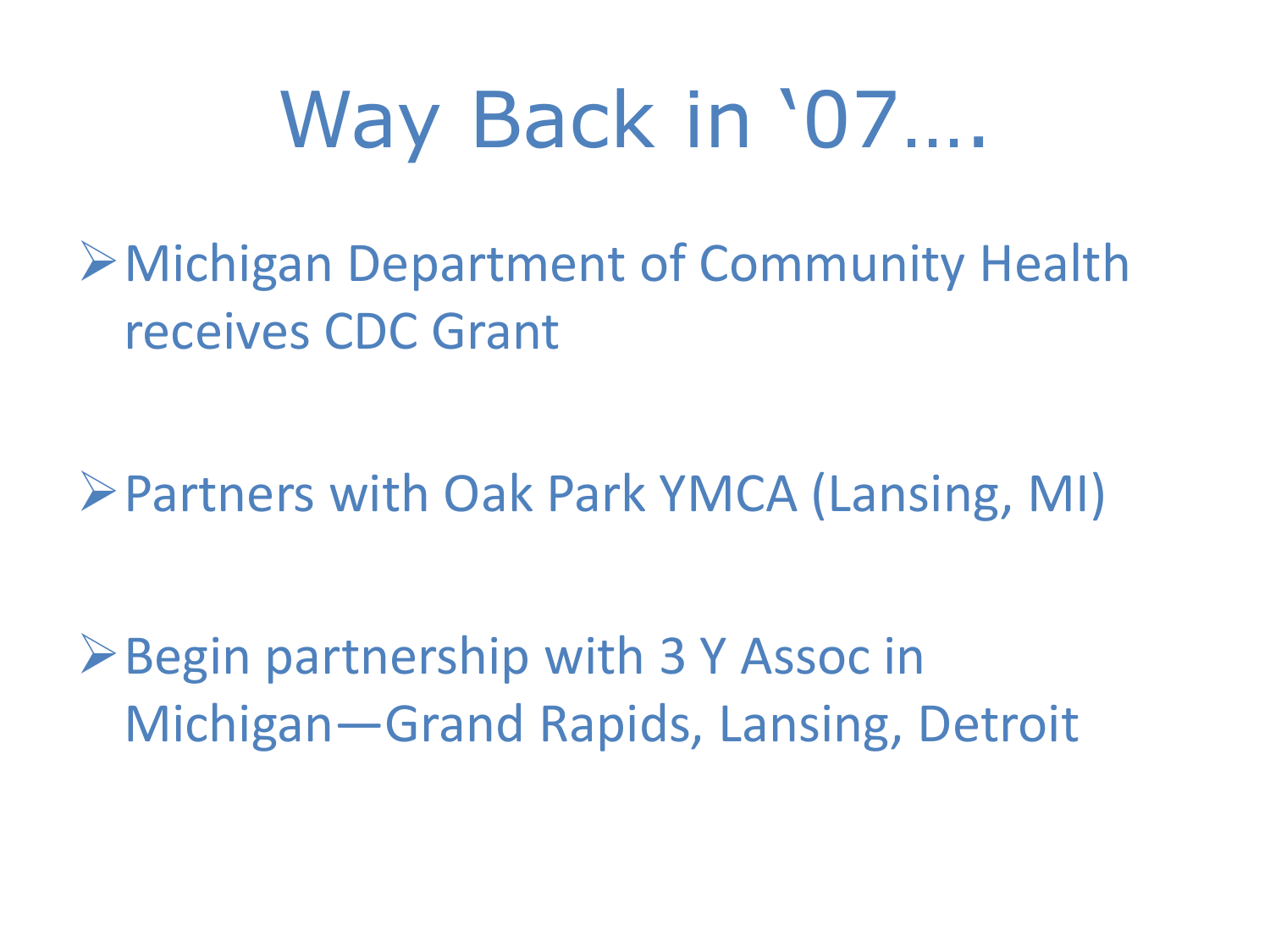# **Developing Capacity**

### Training EnhanceFitness Instructors

National Group Exercise Certification (YMCA, ACE, AFFA, etc)

EnhanceFitness New Instructor Certification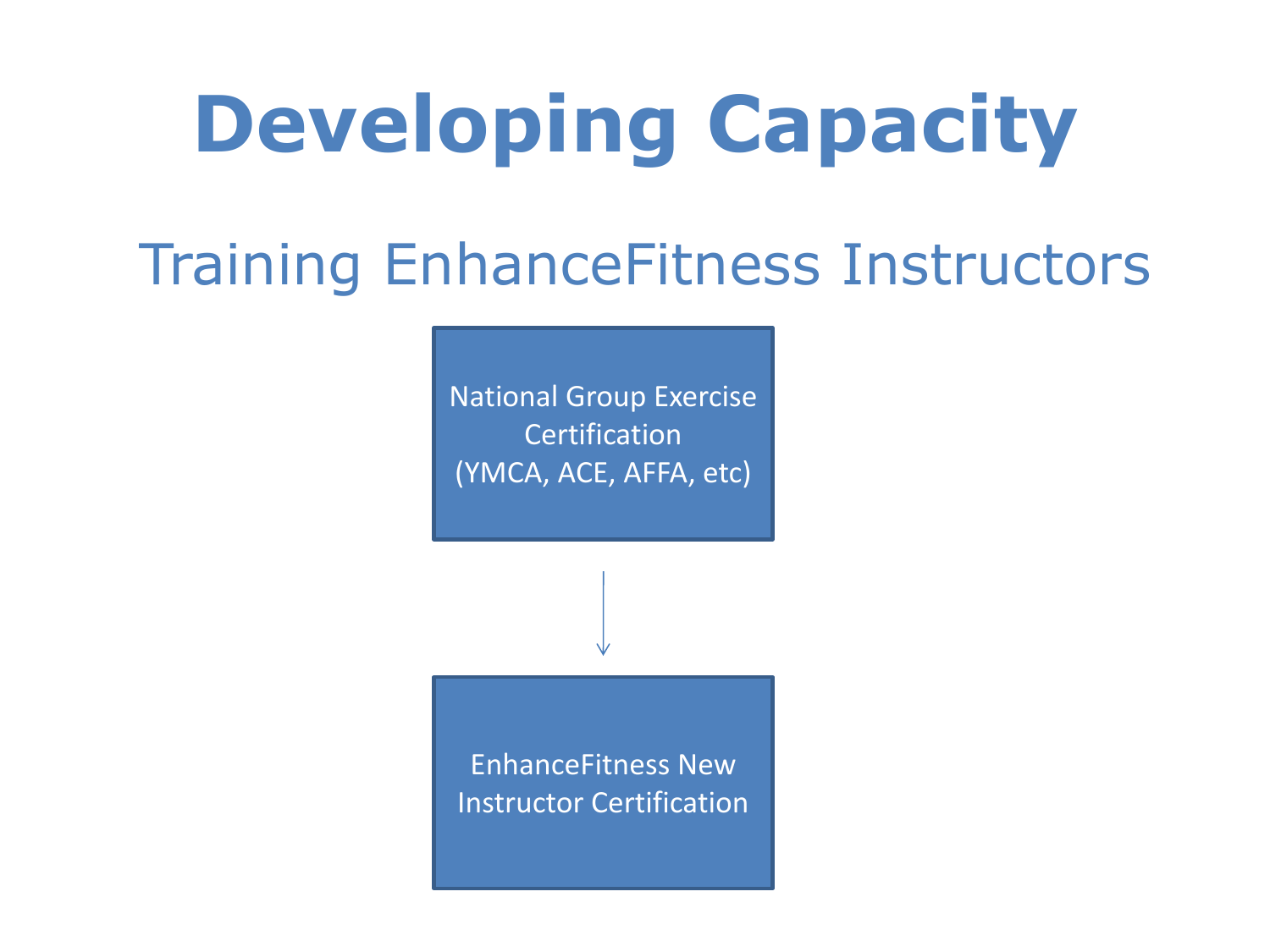#### Key Learnings: Community Partner **Sites**

- $\triangleright$  Site has a captive senior audience
- $\triangleright$  Seniors come to the site regularly for different activities
- $\triangleright$  Space for a class of 25+ participants is available
- $\triangleright$  Class can be offered at "prime time" for that location
- $\triangleright$  Site is open to the community at large
- $\triangleright$  Site is not restricted to a specific community sector (e.g. gated communities)
- $\triangleright$  There is not a finite number of residents or members that can participate in the class
- $\triangleright$  Easy community access
- $\triangleright$  Site has an invested interest in the implementation of the class (committed partner)
- $\triangleright$  Site is willing to advertise the program through their network
- $\triangleright$  There is a contact/responsible person at the site that takes ownership of the program
- $\triangleright$  Contact person actively helps with participant recruitment
- $\triangleright$  Site has established partnerships with organizations in the area (e.g. City, businesses, corporations, churches)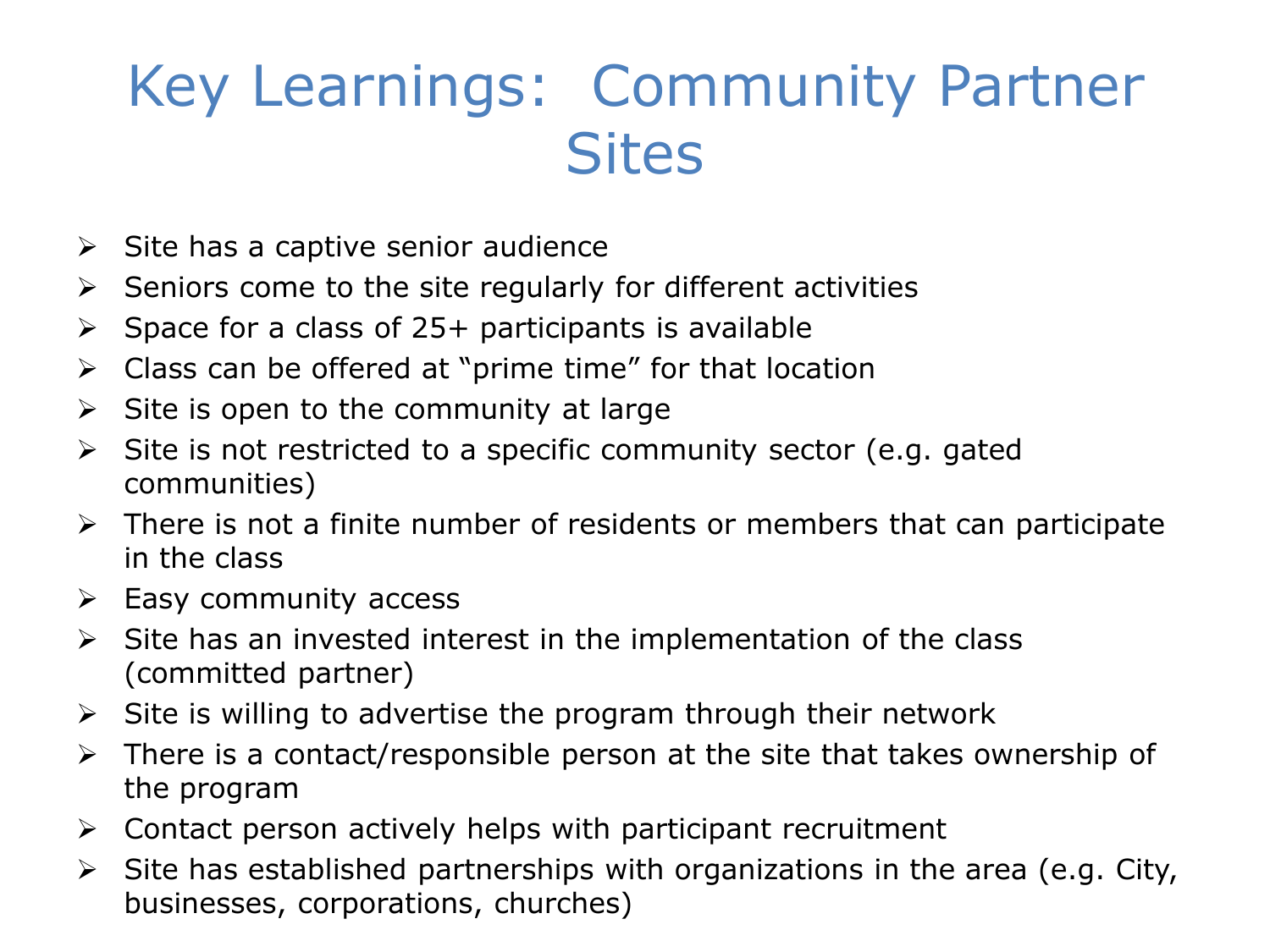# Key Learnings: Instructors

| <b>Retired</b>                              |
|---------------------------------------------|
| Cultural match to the group                 |
| Fitness Instruction may be their second     |
| career                                      |
| Age match                                   |
| Started as a participant of the class       |
| Income is not "needed" to sustain household |
| Basic computer knowledge                    |
| Active in the community                     |
| <b>Extrovert</b>                            |
| Enjoy working with other seniors            |
| Has a desire to give back to the community  |
| Eager to learn new skills                   |
| <b>Bilingual</b>                            |
|                                             |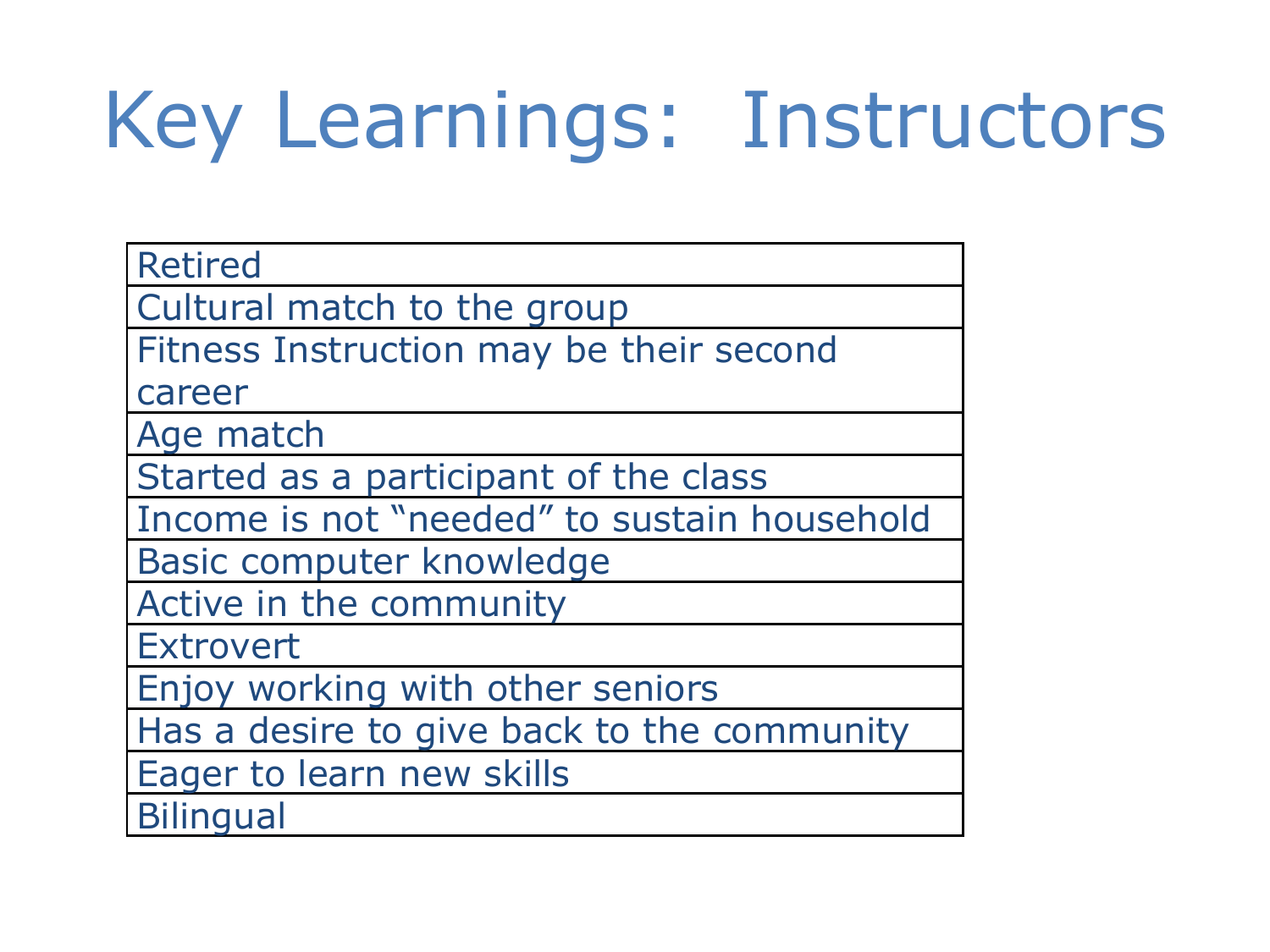#### 1 hour 3x/week